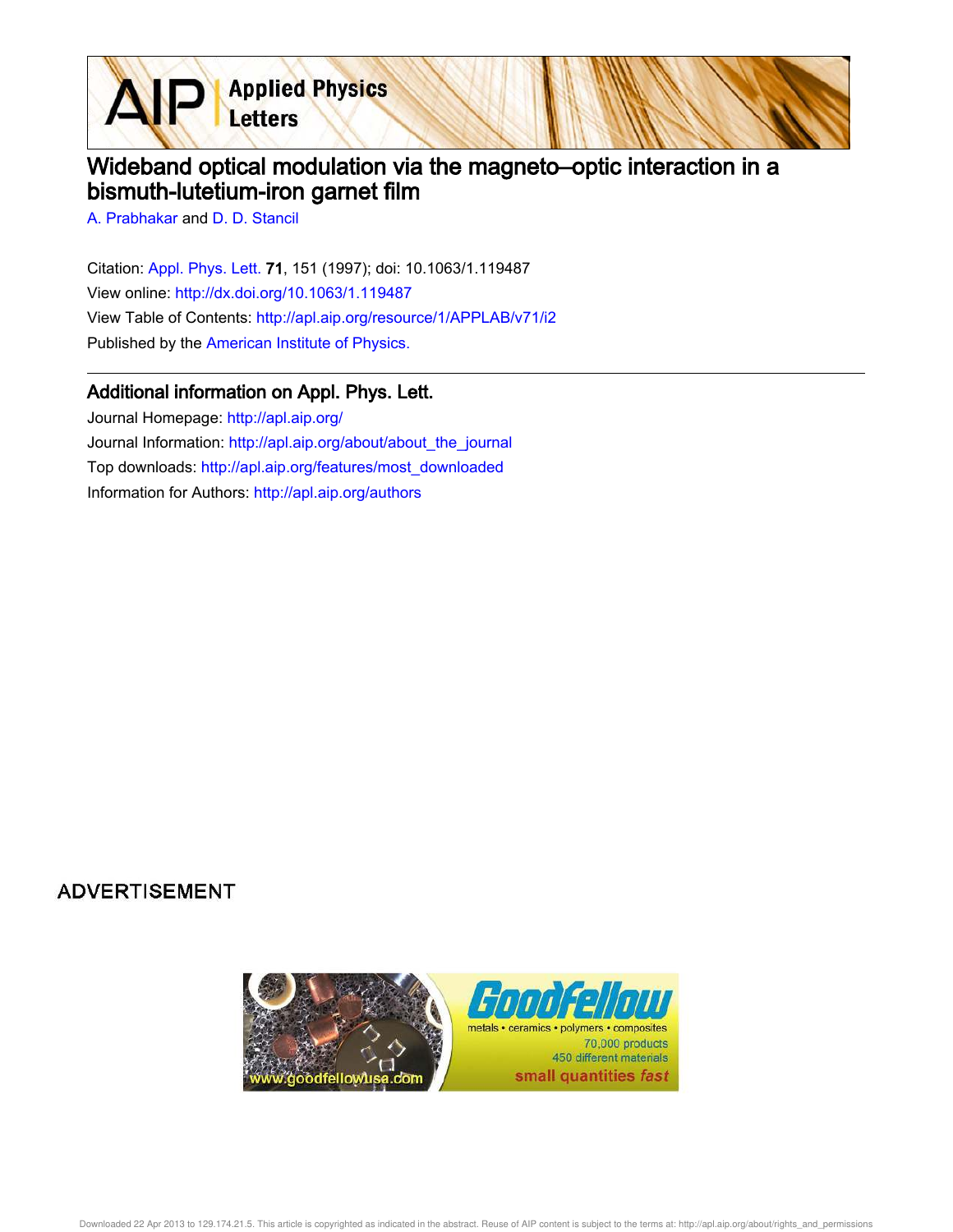## **Wideband optical modulation via the magneto–optic interaction in a bismuth-lutetium-iron garnet film**

A. Prabhakar

*Department of Physics, Carnegie Mellon University, Pittsburgh, Pennsylvania 15213*

D. D. Stancil

*Electrical and Computer Engineering, Carnegie Mellon University, Pittsburgh, Pennsylvania 15213*

(Received 3 March 1997; accepted for publication 6 May 1997)

Optical modulation with a bandwidth of about 3 GHz centered at 5.75 GHz was observed in a thin film of  $[BiLu]_3Fe_5O_{12}$  using the magneto-optical interaction. A microstrip transducer was placed in contact with the film and TM polarized optical guided modes were excited beneath and parallel to the transducer. The TM→TE mode conversion was measured as a function of the angle between an in-plane field, of up to 100 Oe, and the optical beam. The bandwidth of the modulation was limited by the microwave components used in the external circuit. The experiments qualitatively agree with a simple model that describes a modulation of the optical beam by a nonresonant precession of the magnetization about an equilibrium. © *1997 American Institute of Physics.*  $[50003-6951(97)00828-0]$ 

Many optical components have been demonstrated in magnetic garnet thin films, leading to speculation that complete optical integrated circuits could be realized in these materials. $1-3$  The first magnetic garnet waveguide modulator used a meandering current element to control the conversion between transverse electric (TE) and transverse magnetic  $(TM)$  optical modes.<sup>1</sup> The period of the meandering element was used to compensate for the phase mismatch between the TE and TM modes. The bandwidth of this device was limited by the retardation effects along the meandering elements. Optical modulation has been achieved using the interaction between magnetostatic waves and guided optical modes.<sup>4,5</sup> Bandwidths upto 1 GHz have been achieved with this technique.<sup>6</sup> Finally, high frequency modulation of light using oscillating periodic domain lattices has also been reported<sup>7</sup> where the bandwidth is determined by the resonant frequencies of the domain lattice.

In this letter, we modulate an optical guided mode over a bandwidth of 3 GHz using the driven, nonresonant precession of the magnetization in a garnet film. In some films, a large static mode conversion between the TE and TM modes is observed owing to the compensating effects of shape and stress-induced birefringence. This effect has been used to realize optical isolators. $8,9$  By placing such a film in physical contact with a current carrying microstrip transducer, we cause a precession in the magnetization that in turn results in a modulation of the mode conversion. The interaction has a large bandwidth because of the nonresonant nature of the precession.

We use the experimental geometry shown in Fig. 1 to develop a simple model for the nonresonant modulation of a guided optical mode using an external microwave signal. A ferrimagnetic garnet film exhibiting some static  $TM \leftrightarrow TE$ optical mode conversion is placed in physical contact with a microstrip transducer. A TM polarized optical beam is edge coupled into a region of the film close to the transducer. The intensity of the modulated TE polarized light is measured as the output.

For purposes of simplicity, let the microstrip have a circular cross-section. With the reference direction for the current *I* taken to be along  $-\hat{z}$ , the magnetic field is given by

$$
\mathbf{h}(x,y) = \frac{I e^{j\omega t}}{2\pi\sqrt{x^2 + y^2}} (\hat{x}\cos\phi + \hat{y}\sin\phi).
$$
 (1)

If the optical beam is far from the transducer (about  $100$  $\mu$ m),  $\phi \rightarrow 0$  and **h** is almost perpendicular to the plane of the film. Assuming  $x_0^2 \ll y_0^2$ , and neglecting any variations in *h* over the optical beam width, we estimate the value of the magnetic field at the center of the optical beam as

$$
h_0 \approx \frac{I e^{j\omega t}}{2 \pi y_0} \hat{x}.\tag{2}
$$

Let us now assume that the equilibrium magnetization of the film has no component perpendicular to the film and lies entirely in the  $y-z$  plane. Figure 2 is a schematic showing the precession of the saturation magnetization  $M_s$  in the film about an equilibrium direction. We write the net magnetization as a sum of static and dynamic components,  $M = M_s$  $+m e^{j\omega t}$  and use the Landau–Lifshitz equation to obtain

$$
j\omega m = \gamma \mu_0 M_s \times h + O(m \times h). \tag{3}
$$

Here,  $\gamma = -2\pi(28 \text{ GHz/T})$  is the gyrotropic ratio and  $\mu_0$  is the permeability of free space. In the presence of a weak



FIG. 1. (a) Cross-sectional view of the device. The optical guided modes propagate along  $\hat{z}$  (into the page), parallel to the transducer. The magnetic fields driven by the transducer are shown by the dotted curves. Distortions in the field caused by the film are neglected.

Downloaded 22 Apr 2013 to 129.174.21.5. This article is copyrighted as indicated in the abstract. Reuse of AIP content is subject to the terms at: http://apl.aip.org/about/rights\_and\_permissions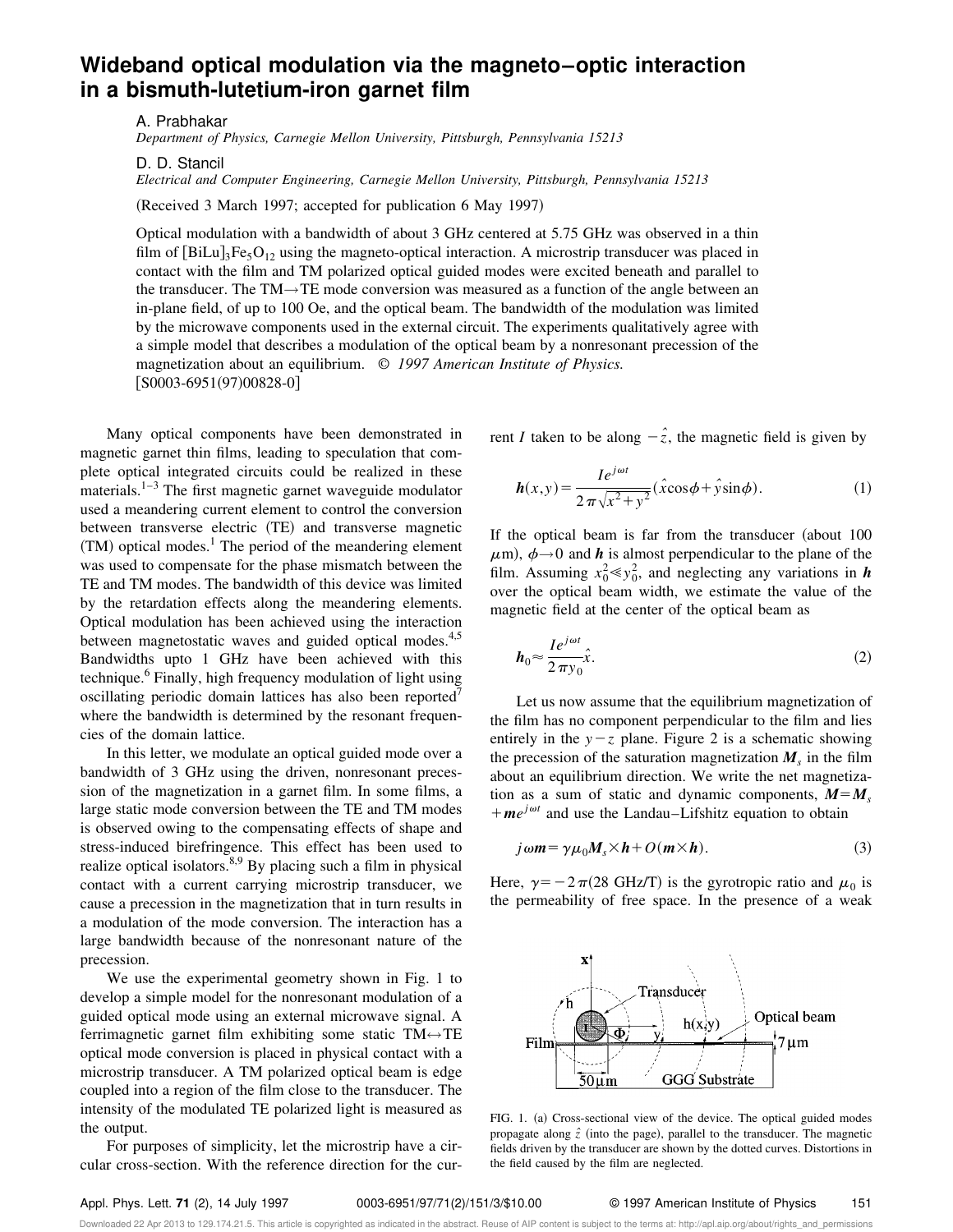

FIG. 2. Schematic of the device geometry. The in-plane magnetization precesses about an equilibrium direction defined by the angle with respect to *yˆ*.

external field  $|H| \ll |M_s|$ , the correction to (3) is  $O(m \times H)$ and can also be neglected. With  $M_s = M_s[\hat{y}\cos\theta + \hat{z}\sin\theta]$  and substituting  $(2)$  into  $(3)$ , we get

$$
\mathbf{m} = \frac{-j\,\gamma\mu_0}{\omega} \frac{IM_s}{2\,\pi y_0} [\hat{y}\sin\theta - \hat{z}\cos\theta]. \tag{4}
$$

The relative permittivity tensor element  $\epsilon_{yx}$  determines the TM→TE coupling for our device geometry. The dominant contribution to  $\epsilon_{vx}$  is due to Faraday rotation and has the familiar form $10$ 

$$
\epsilon_{yx} = -jfm_z + O(m_ym_z, m_z^2),\tag{5}
$$

where *f* is an experimentally measured phenomenological parameter determined by the Faraday rotation<sup>3,11</sup>  $\Phi_F$  $f = f M_s \pi / \lambda_0 n$ ,  $\lambda_0$  is the optical wavelength, and *n* is the refractive index of the medium. The intensity,  $I_{MO}$ , of the TE mode at the output of the device is proportional to  $|\epsilon_{yx}|^2$ . Hence,

$$
I_{MO} \propto |m_z|^2 \Rightarrow I_{MO} \propto \cos^2 \theta \,. \tag{6}
$$

This dependence on  $\theta$  is intuitively correct. The intensity of the TE polarized light is a measure of the small signal magnetization and we expect  $I_{MO}$  to be a maximum when  $M_s$  is oriented in a direction perpendicular to the direction of propagation of the optical modes.

The inclusion of smaller quadratic terms in  $\epsilon_{vx}$ , arising from the Cotton–Mouton effect,<sup>12</sup> does not discernibly affect the monotonic dependence of  $I_{MO}$  on  $\theta$ . In our simple model, the bandwidth of the device is limited by the  $1/\omega$ dependence in  $(4)$ . In any device that compensates for this frequency dependence, the observed bandwidth will be determined largely by the characteristics of the external microwave components. In the above analysis, we have assumed perfect phase matching between the TM and TE optical modes. A small static  $TM \leftrightarrow TE$  conversion is an indication of a large phase mismatch between the optical modes and would limit the efficiency of the device. A more complete model will have to account for the change in the magnitude of the static conversion as the magnetization in the film rotates.

We now use the geometry shown in Fig. 1 for our experiment and compare the results with our theoretical predictions. A  $[\text{BiLu}]_3\text{Fe}_5\text{O}_{12}$  film exhibiting a modest 2% static



FIG. 3. Wideband modulation of the magneto–optic (MO) interaction. The frequency range of the interaction was limited by a 4–8 GHz microwave circulator.

 $TM \rightarrow TE$  conversion is placed in contact with the microstrip transducer. The microwave output of an oscillator is modulated with an audio signal and fed into the transducer. TM polarized light ( $\lambda = 1.3 \mu$ m) is edge coupled into the film and we measure the intensity of TE polarized light at the output. The optical modulation is observed by sending the signal from the detector to a lock-in amplifier with the audio signal as a reference. Figure 3 shows the  $\sim$  3 GHz bandwidth that was obtained by this method. The bandwidth was limited by a 4–8 GHz circulator that was inserted before the transducer.

We were unsuccessful in our attempts to observe magnetic domain walls in the film using an optical microscope with crossed polarizers, suggesting that the magnetization was in the plane of the film. The microscope image did not change significantly when we applied a magnetic field  $(\sim 100 \text{ Oe})$  perpendicular to the film plane. Similarly, in our experiments on the modulation, the output was unaffected by perpendicular fields upto 105 Oe.

When we apply an external microwave field, the magnetization begins to precess about its equilibrium direction. The dynamic magnetization causes TM→TE optical mode conversion which is measured by the lock-in amplifier. The orientation of the equilibrium direction determines the magnitude of this conversion and we control the orientation by applying a static external magnetic field. The field is generated by two perpendicularly oriented electromagnetic coils with independent power supplies. The device is mounted so that the magnetic field lies in the plane of the film and its direction is controlled by changing the current in each of the two coils. The experiment is conducted by incrementing *H<sup>z</sup>* from 0 to 80 Oe in steps of 2.4 Oe and  $H_y$  from 0 to 105 Oe in steps of 5.3 Oe. The values chosen for the magnetic fields were determined by the capabilities of the controlling instrumentation and the power supplies of the two coils. Figure 4 shows a three-dimensional  $(3D)$  plot of the output as we change  $H_z$  and  $H_y$  with a microwave signal at 6 GHz. At weak values of the static field there are rapid variations due, perhaps, to the formation of domains.  $H_y \rightarrow 105$  Oe,  $H_z \rightarrow 0$ is a region of maximum interaction and  $H_v \rightarrow 0$ ,  $H_z \rightarrow 80$  Oe is a region of minimum interaction, an observation that supports our model.

In Fig. 5, we ignore the influence of  $|H|$ , and express the data from Fig. 4 as a function of the equilibrium direction,

Downloaded 22 Apr 2013 to 129.174.21.5. This article is copyrighted as indicated in the abstract. Reuse of AIP content is subject to the terms at: http://apl.aip.org/about/rights\_and\_permissions